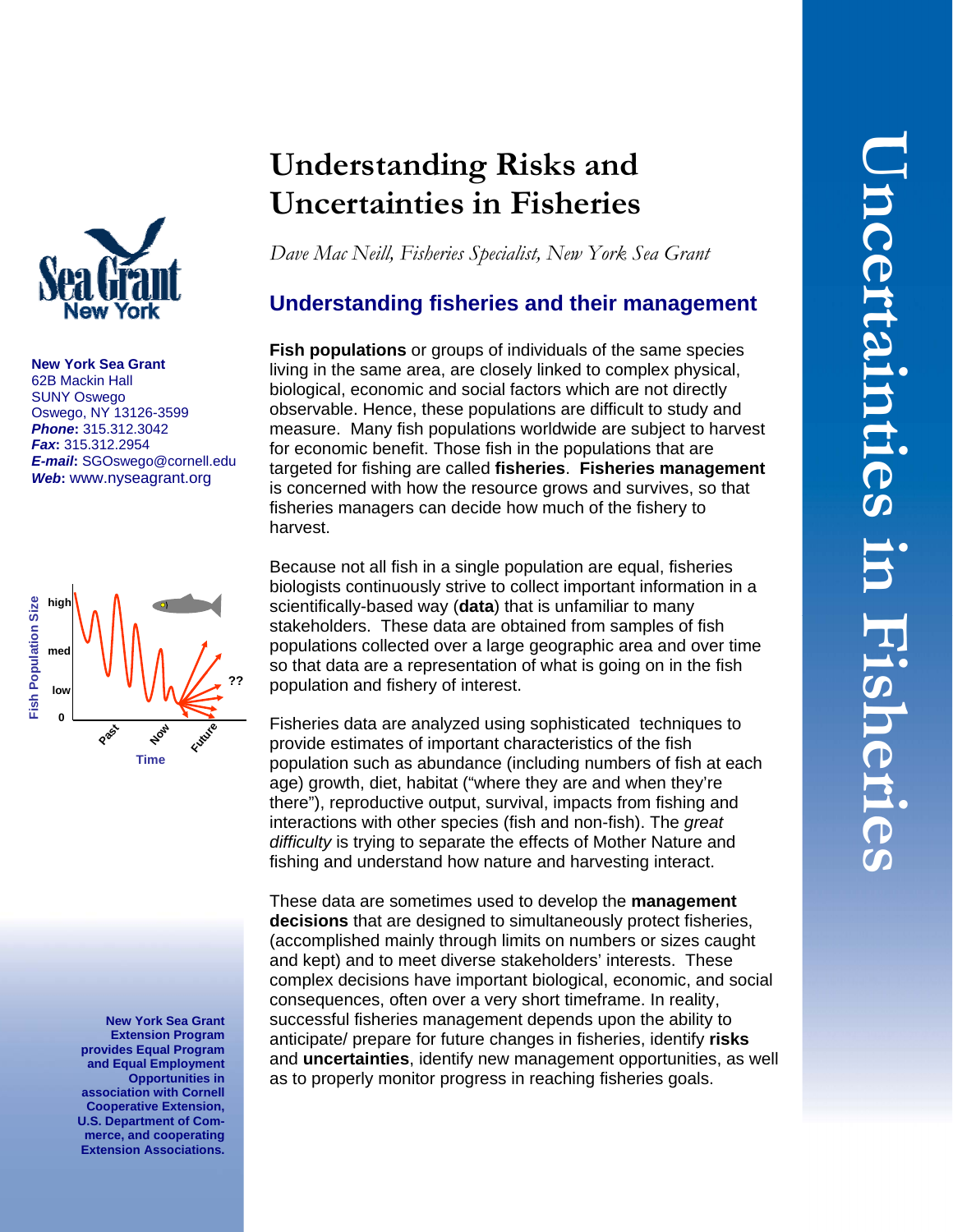# **Risks, Uncertainties, Models and a Deck of Cards**

Making decisions about how best to manage fisheries, like all human activities involves an element of risk in that there can be negative and unintended consequences from decisions. **Risks** are the odds based on our past experiences that some event could happen, even though we can't predict exactly what event will happen next. Risks come from limited human control of certain situations (weather, climate, and economics) and a lack of information needed to understand the situation in which decisions are made.

There are risks in establishing fishing/harvest regulations and fish stocking rates to provide economically viable fisheries and to prevent fish population collapses. These particular risks are especially troublesome because, should they occur, their fisheries effects are often either irreversible or extremely difficult to remedy. Within the last 20 years, there has been a shift in decisionmaking to consider ways to minimize risk, to account for risks and benefits (biological and economic) in developing decisions and to communicate risks to all concerned. All in all, it is a huge balancing act.

**Uncertainty** is a term used to describe those situations in which the risks are unknown. These are the sudden, unexpected events that can appear and really catch us off-guard with occasionally catastrophic results (i.e. 9/11, a storm-ofthe-century, tsunamis, economic recessions, a new flu pandemic, the appearance of zebra mussels, and so on). In these cases, we not only don't know what will happen next, but we have absolutely no information on the risks or odds of it occurring in the first place.

Experienced card players know that there are certain probabilities or chances of drawing particular cards or combinations of cards from a deck based on many past repeated trials or "experiments."For example, the chance occurrence (**probability**) of obtaining an ace of spades

from a single drawing of cards is 2% or we would predict that it would occur 2 times out of every hundred repeated drawings, if the card was replaced and the deck reshuffled before each draw. Similarly, we can also predict that the probability of drawing a "*dead mans hand"*, 2 black aces, 2 black eights and a 5 of diamonds (an unlucky hand for Wild Bill Hickok, who was holding this hand as he was killed by an assassin's bullet) is



about .0609%. If all people holding this hand were this unlucky, we could say that the *risk* of this happening is the same as its probability. So again, we can use our knowledge or data collected from the past to predict future events.



If we apply this simple concept to the natural world, the card deck would represent our concept or **model** of what we know about the natural world. Now, consider what happens if we draw a card with a skull and crossbones? It tells us that the probability (or risk) of drawing any particular card or hand is now unknown. These new cards grossly increase the **uncertainty.** This suggests that our model of the natural world (here, the card deck)

#### **Famous Quotes on Risks & Uncertainties**

*"The future just ain't what it used to be.*"

> – **Yogi Berra,**  Major League Baseball great

*"Prediction is very difficult – especially if it is about the future."*

– **Niels Bohr,** Nobel Prize recipient in theoretical Physics, 1913

*"They couldn't hit an elephant at this distance…"* 

 – **Union General John B. Sedgwick**, his last words uttered just before being hit by a Confederate sniper's bullet, Battle of Spotsylvania, 1864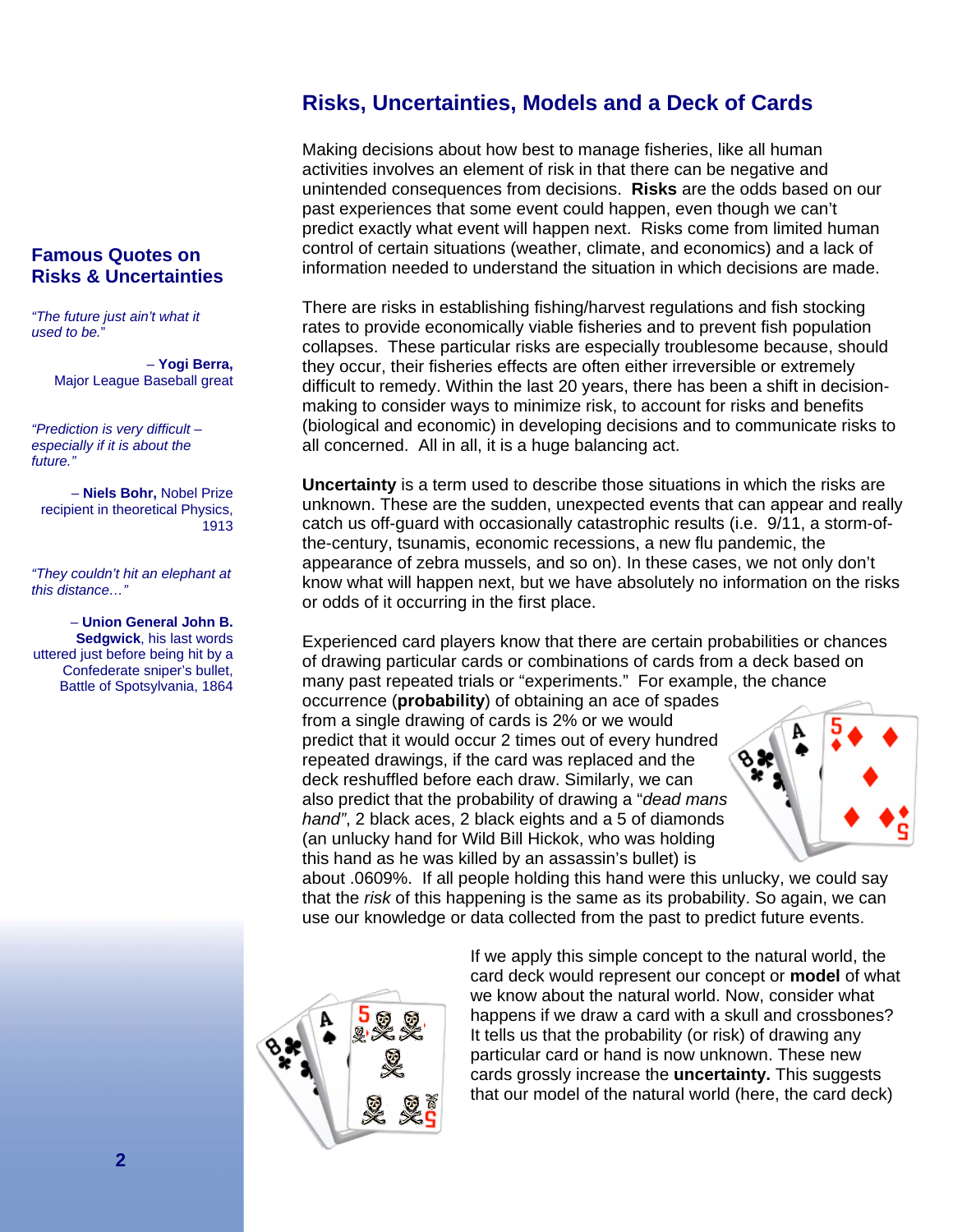is flawed, or incomplete, or is somehow changing. It also tells us that some unpredictable results can occur beyond our control or outside our range of predictability.

# **Where do fisheries uncertainties come from?**

Uncertainties originate from biological, economic and political factors that influence fisheries and interfere with the ability to develop effective management plans. Managing fisheries under uncertainty has become a top priority for fisheries biologists around the world. Such uncertainties in fisheries, as in all natural resources, stem primarily from these inescapable facts:

1. Nature is seldom very stable and things can change quickly from one time to the next. Nature always casts the deciding vote.

2. Humans will make mistakes when observing, measuring, or interpreting nature --no matter how careful.

3. The human concepts (or models) used to describe fisheries are like jig-saw puzzles. Although models can be accurate, they can often be too complex, or, too simple, incomplete or simply wrong, because there is limited understanding of how many pieces there are, and where/how they fit together.

5. Some parts of the natural world are better understood than others. Effective management decisions can be made, but sometimes putting the full plan into action falls short because of circumstances beyond control of fisheries managers.

6. Science is *not* a magic box in which data are added on one end and the *right* answer or decision comes out on the other end. Science *is* an objective process by which information is collected and evaluated so that judgments can be made. How to balance between providing fish to harvest while also conserving the resource, however, is not entirely a science based question.

These uncertainties are normal, everyday things common to *all* natural resources. They cannot be avoided. They are extremely difficult, if not impossible to deal with. Because there are so many uncertainties nowadays, there can be a range of possible management strategies developed to address a single issue. The difficulty lies in trying to predict which management strategy will best solve the problem *before* it is put into place.

## **What are some common fisheries uncertainties?**

Uncertainties are challenges to managers trying to balance **sustainable** fisheries (maintaining fishing opportunities for diverse stakeholders for as long as possible) with conserving fish populations. Uncertainties affect the ability to understand complex mechanisms that drive fish population sizes up and down. Among global fisheries, there are many uncertainties that prompt all of us to ask some common questions (listed in the side panel).

#### **Fisheries Uncertainties: Some Common Questions**

- How many fish are there in the lakes and oceans to catch?
- For how long will these fisheries be sustainable?
- How does fishing effect these fish populations?
- How many fish should be stocked?
- How many survive after stocking? How many fish are produced naturally?
- How many bait fish are out there to feed the predatory fish?
- What are the best ways to collect fish to get good information to manage fisheries properly?
- How do ecosystem changes in the ocean, lakes and rivers affect their respective fisheries?
- What are the impacts of invasive species on our fisheries?
- How will budget issues or changes in political leadership affect fisheries management?
- How much control do fisheries managers really have in managing fisheries?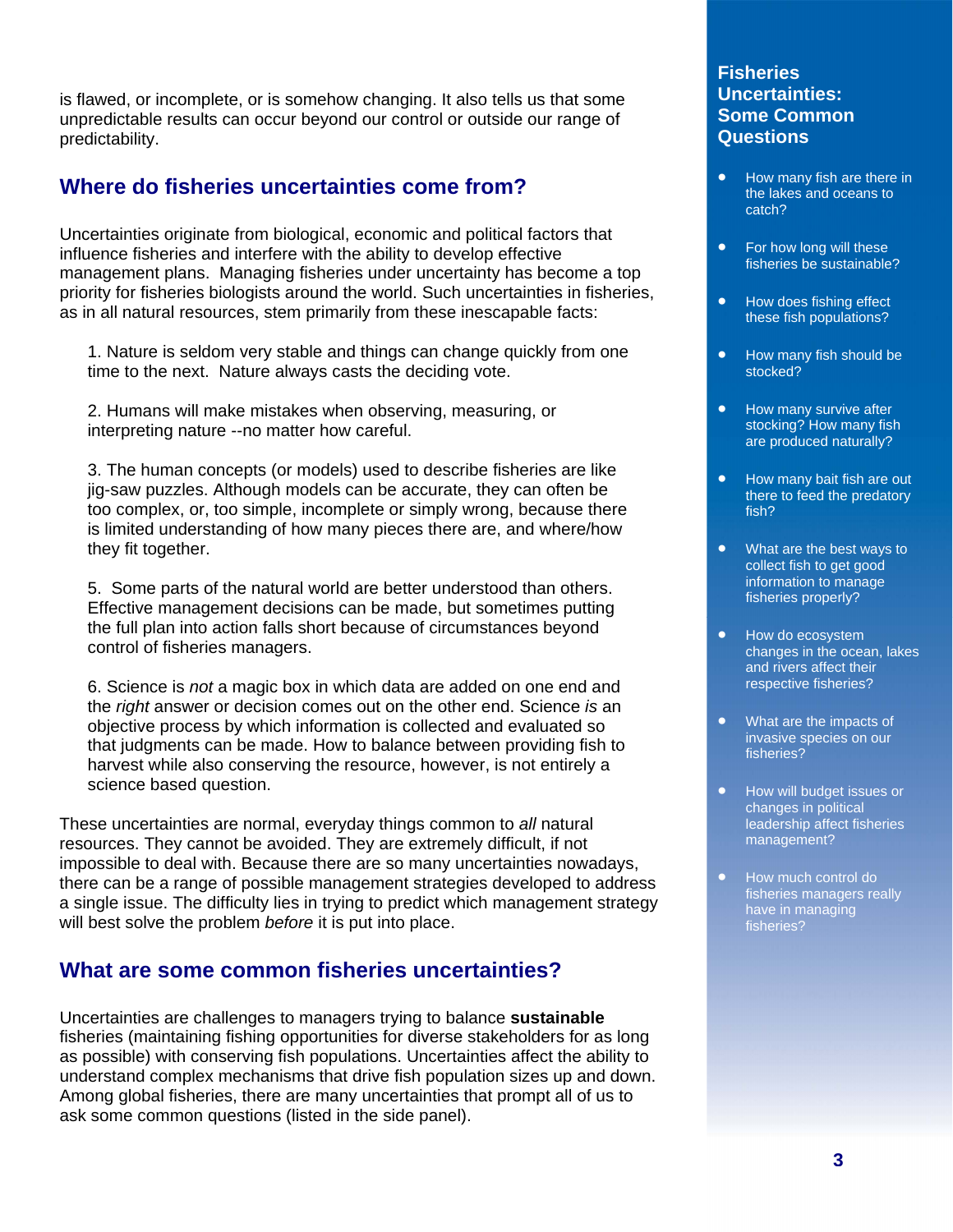# **Uncertainties pose major communication problems for stakeholders and managers**

The inability to fully answer these common questions leads to communication gaps that are the most direct cause of polarity between stakeholders and fisheries managers. There are also communication gaps among fisheries stakeholders from perceptions of competing demands: recreational versus commercial fisheries, tributary versus lake anglers, native fish community supporters versus put-grow and take fisheries, environmental activism versus recreational and commercial fishing etc. These communication gaps often carry over for a long time. Fisheries stakeholders, unaware that fisheries are beyond total management capabilities of fisheries managers, often grow frustrated, perceiving that fisheries managers are not doing enough to provide sustainable fishing opportunities for businesses.

Fisheries managers also grow frustrated with their inabilities: 1) to better understand the underlying forces driving fish populations from the complexity of nature, 2) to get enough information, 3) to reduce time delays between collecting information and making a decision and 4) to overcome budget/manpower limitations in getting the data needed to do a better job. Realistically fisheries managers can only regulate such things as angling or harvest regulations (sizes, catch/harvest limits, season duration etc.), stocking levels, nutrient loading, and management of natural fisheries predators (e.g. seals, sea lamprey and fish-eating birds such as cormorants)---not to mention that any proposed change in fisheries management policies often involves state, federal or international dialogue. Managers also wrestle with conflicting stakeholder demands for economically and ecologically sustainable fisheries. As a result, management objectives are often developed with little consideration of risk -- again, not the result of inattention to detail but from operational limitations and unfamiliarity with newer "uncertainty tools" that are extremely difficult to use.

# **Should uncertainties be ignored or addressed?**

Biologists have two choices; they can either ignore uncertainty or develop better tools for understanding it and including it in the decision-making process. Problems of ignoring uncertainty have led to fisheries collapses and have been widely reported:

- In some cases, the effects of overfishing, overstocking, or prey fish declines are not easily observed, are sometimes underestimated, and may only be detected after it is too late to take protective action. This suggests that some fisheries problems are inevitable.
- These overfishing effects can increase the vulnerability of a fish population to other environmental effects i.e. winter kills.
- Even if harvest and stocking rates can be changed to try and head off disaster, they are hard to enact due to resistance by the fishing industry.
- Recovery of damaged fisheries can be slowed or prevented as less desirable fish either compete with or prey on economically important species.

#### **Famous Quotes on Risks & Uncertainties**

*"If you don't know for sure what will happen, but you know the odds, that is risk. If you don't even know the odds, that is uncertainty"* 

> – **Frank Knight,** Economist, University of Chicago, 1921

*"A severe depression like that of 1920-1921 is outside the range of probability."*

> – **The Harvard Economic Society,** 16 November 1929

"*No matter what happens, the U.S.Navy is not going to be caught napping."*

– **Frank Knox**, Secretary of the Navy, 4 December 1941

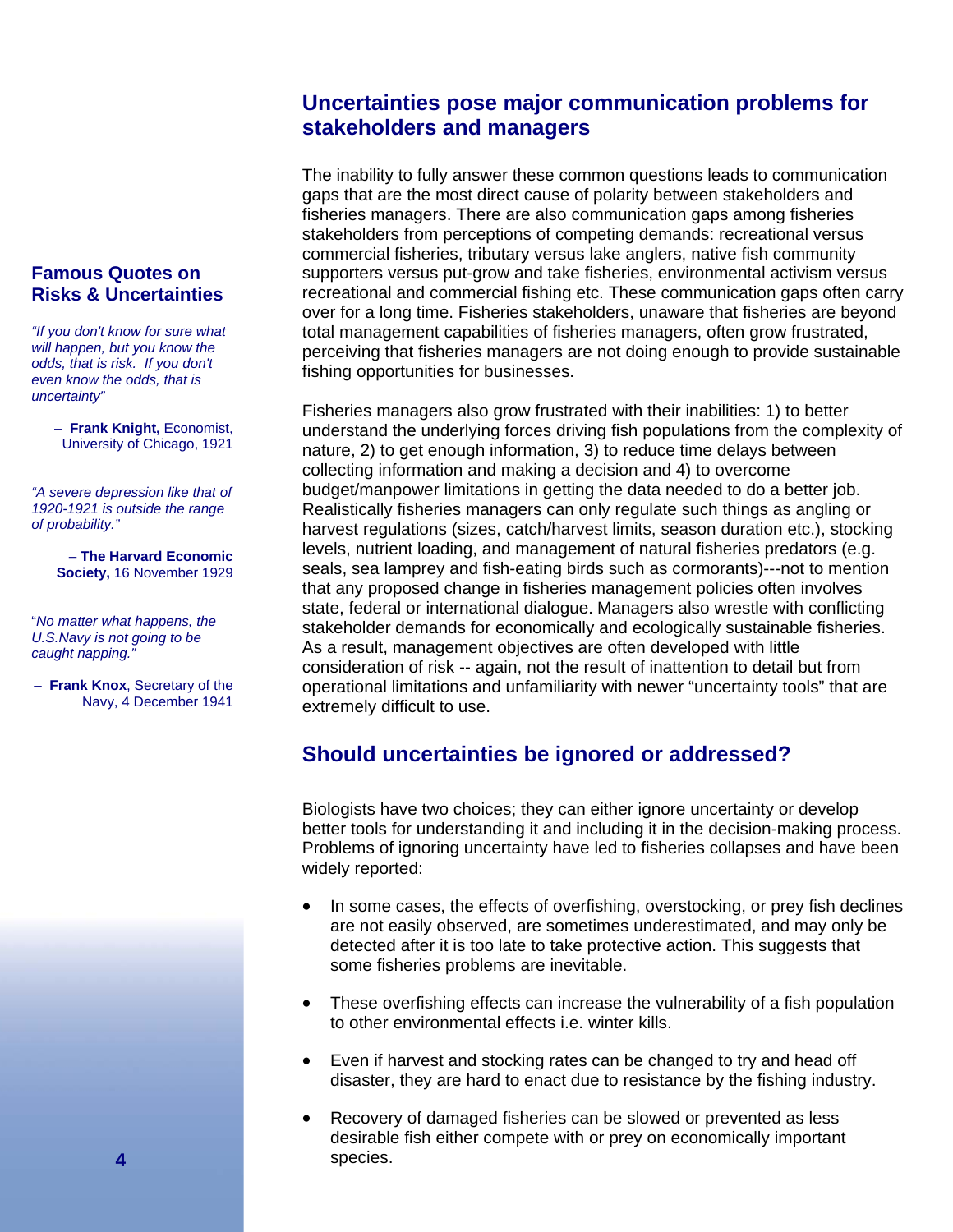- There is often little opportunity to improve information gathering, understanding and decision-making because of budget/manpower limitations.
- Because estimates of biological and economic risk are difficult to obtain, there is often little consideration of risk in communicating with stakeholders and in making decisions.
- There are often no fish recovery plans in place when a fishery collapses.

Because uncertainties exist in all natural resources, it appears that the best approach is to try to better understand them so that more effective management decisions can be made. *One must also recognize, however, that it will be impossible to have the complete picture of what is really going on in fisheries no matter how much effort is put into understanding risk and uncertaintiy.*

## **How can fisheries uncertainties be addressed?**

There are three general strategies for sustainable fisheries management that address uncertainty – robust, adaptive or precautionary.

*1. Robust management.* In robust management, biologists develop a management strategy or plan that relatively insensitive to uncertainty. In this case, there will be some level of success in achieving a desired objective. Even if there is not enough information on the fisheries, the outcome will not be disastrous if the plan fails.

Two decisions from Lake Ontario are good examples of robust management: the 1968 decision to stock salmon and trout (**salmonines**) and the 1972 decision to begin sea lamprey control. The first decision was made to control alewife and provide a recreational fishery under the assumption that salmonines would eat excess alewife, which were then considered a nuisance because of their die-offs and negative interactions with native species.

The uncertainties of this decision centered on whether salmonines could be raised successfully, their unknown survival in the lake, and whether they would grow and eat enough alewife. The risks to the lake if the stocking program failed were few, other than that alewife would still dominate in the lake.

In the second example of robust management in Lake Ontario, the sea lamprey control program was developed to protect lake trout and other native species. The uncertainty of this decision was whether the treatments would be effective enough to control lamprey. There was little overall risk to the lake if this failed, other than that lamprey predation would continue.

#### **Famous Quotes on Risks & Uncertainties**

*"There is no reason for any individual to have a computer in their home."*

– **Ken Olsen**, President, Digital Equipment Corporation, 1977

*"As we know, there are known knowns. There are things we know we know. We also know there are known unknowns. That is to say we know there are some things we do not know. But there are also unknown unknowns, the ones we don't know we don't know."*

– **Donald Rumsfeldt**, 12 February, 2002, Department of Defense news briefing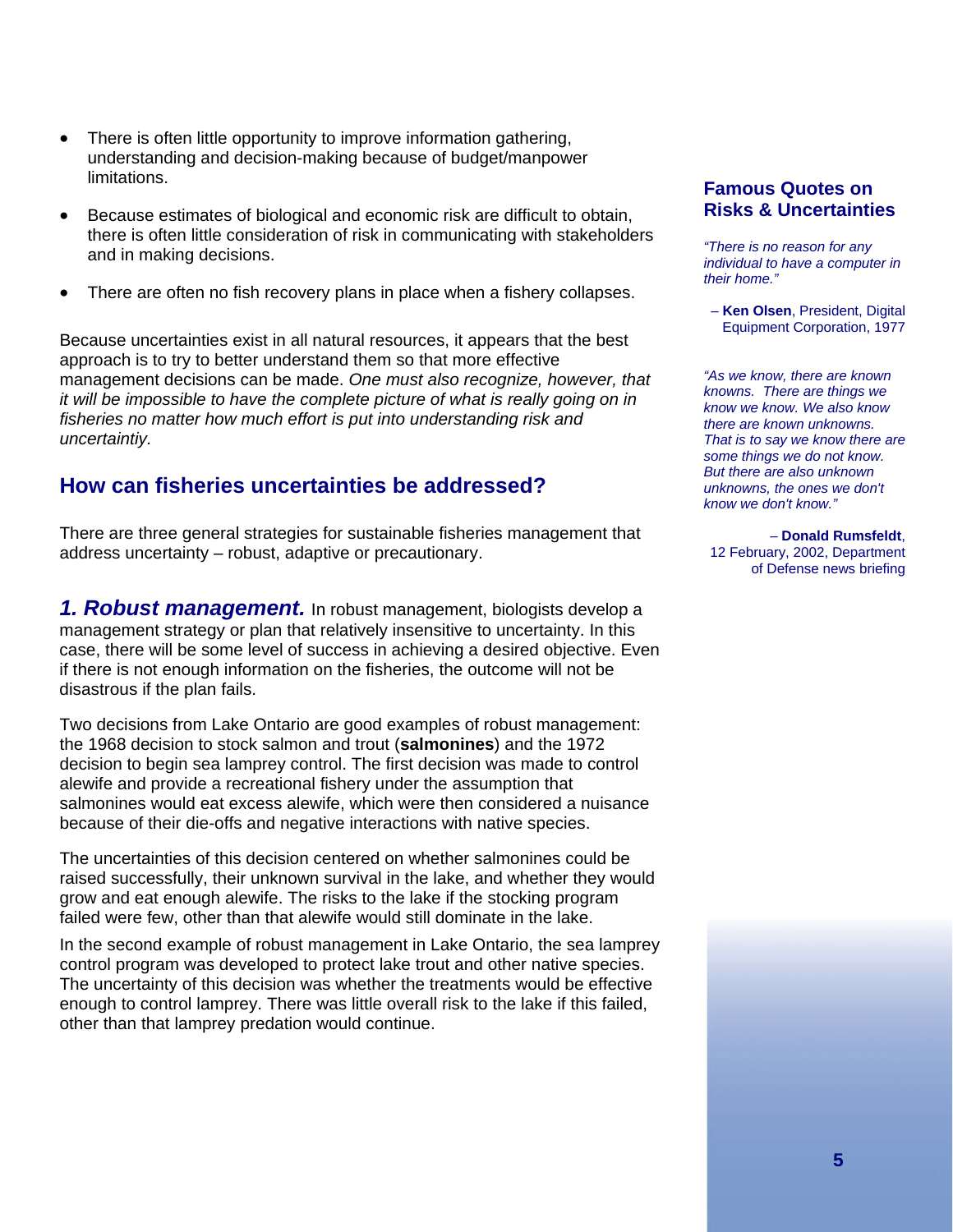#### **The Precautionary Approach:**

Precautionary management tools rely upon complex mathematical methods that are familiar to only a few experts operating outside resource management. Although this approach attempts to be more realistic, it involves tremendous effort on the part of fish managers to collect additional biological data on fish populations of interest. The models are extremely mathematically complex and are difficult to understand and use. Moreover, making management decisions based on precautionary management *will never completely address* all risks and uncertainties in our fisheries.

*2. Adaptive management.* Ideally, fisheries management strategies need to be periodically evaluated and tweaked to take advantage of what has been gleaned from information collected, after the management action began. Adaptive management stresses more flexibility in that new fisheries data are collected regularly, and there is continual learning about the fisheries by monitoring and evaluating effects of management decisions. Managers are more adaptive, and can make adjustments to certain biological changes in the fisheries to better the fisheries.

Lake Ontario also provides us with an example of adaptive management. Salmonines are studied to examine their diets, stream returns, harvests, growth, and lamprey scarring rates. If lamprey abundance increases (as evidenced by increases in scarring rates, numbers of lampreys on fish, and numbers of juvenile lampreys in streams), fisheries managers could respond by increasing the level of sea lamprey control (treating more streams with lampricide or by treating streams more frequently). The uncertainties are whether the increased lamprey control program will be effective enough to reduce predation and the unknown economic cost benefits of the increased level of treatment.

If this effort fails and lamprey predation remains high, managers can further adjust the level of treatment until it becomes more effective and reaches an acceptable level. In a sense, adaptive management actions are living experiments from which more information is learned about the fishery. There is some level of risk with adaptive management, but the decisions are less likely to result in fisheries catastrophes should the wrong management action be implemented.

*3. Precautionary management.* New and very sophisticated techniques have been developed to address uncertainties by simulating, predicting or **modeling** the effects of proposed management decisions in a computer-simulated-world, so that the "best" (hopefully, anyway) decision can be chosen from among several alternatives before applying it to the "real world." Most experts agree such that precautionary management strategies are the most difficult to develop, but are the most powerful means of incorporating risk and uncertainty into making fisheries management decisions, particularly when uncertainties and risks are considerable.

As the term implies, precautionary management involves more caution on the part of fisheries managers because risks are considered in the decision-making process. Although some important advancements have been made in Australia and New Zealand marine fisheries, precautionary fisheries management is still largely under development in North America.

One example of a precautionary management tool is the Lake Michigan Chinook model being developed by Dr. Jim Bence, a researcher at Michigan State University. This model simulates the effects of different Chinook salmon stocking levels on alewife population size. A similar effort is in progress to simulate the effects of stocking levels on the Lake Ontario alewife population that will provide probabilities of alewife population "crashes" at different stocking levels.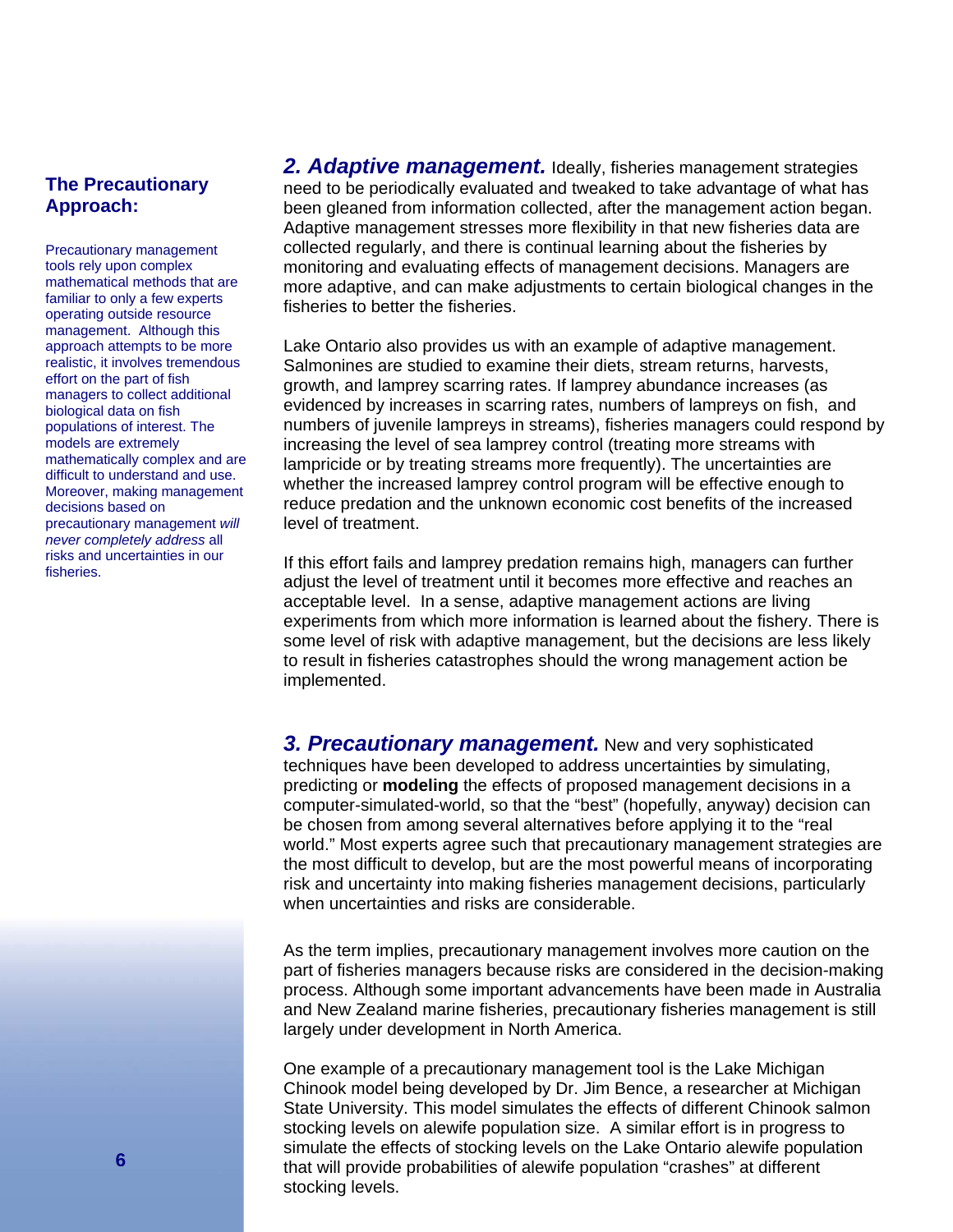# **Making the Tough Decisions**

Fisheries biologists, using a precautionary management approach, apply a *risk assessment* process to estimate the probabilities of success and failure of several different (often competing) management plans and select the plan or plans that provide the greatest benefit while minimizing risks to the fishery. Through another process called *decision analysis,* the least risky management decision can be chosen among several different alternative decisions (based again on computer world fisheries before applying to the real-world). The "**best" decisions** are considered to be those that consider the needs of all stakeholders, fisheries managers, maximize economic benefits, minimize risks and allow for protection of the fishery.

## **Fish and their Environment**

Other tools have been developed that help biologists develop a more realistic understanding of fish populations. Relationships between fish populations and environmental factors such as food web structure, water chemistry, water temperature, water currents, habitat etc. can be simulated using "**biophysical models**." In addition because models of physical systems (weather, climate) are steadily improving, once relationships between the physical features of a fish's environment and its biology are better known, these relationships can be better forecasted. This will be very useful in predicting future changes in fish recruitment, growth rates and survival to establish more powerful and effective management strategies.

Traditionally, biologists use **single species models** to simulate population trends of a particular species and to describe the effects of fishing on the fish population. Since each fish species occupies a certain place in the food web, all species are really interconnected, meaning that management decisions made for a key species can indirectly affect populations of other species. Over the last two decades, biologists have developed complex, *multispecies models* to better understand the links among different fish populations and the relationships among different species regarding such management issues as prey consumption, stocking, regulation effects etc.

Such models are possible because of major advancements made in monitoring fish populations such hydroacoustics (fish sonar) methods and underwater cameras. Greater accuracy in estimating fish abundance is achieved when data from these sophisticated techniques are combined with trawling data because each technique samples a different part of the population.

New, more complex *spatial modeling* techniques when combined with hydroacoustic information could help biologists obtain a 3 –D map of fish distribution in a lake. Ultimately, if spatial models are combined with real-time satellite and remote sensing data on water temperatures, waves and currents, one could obtain real-time images of a lake, showing where target species are most likely to be found via a 3-D fish distribution mapping system on the web.